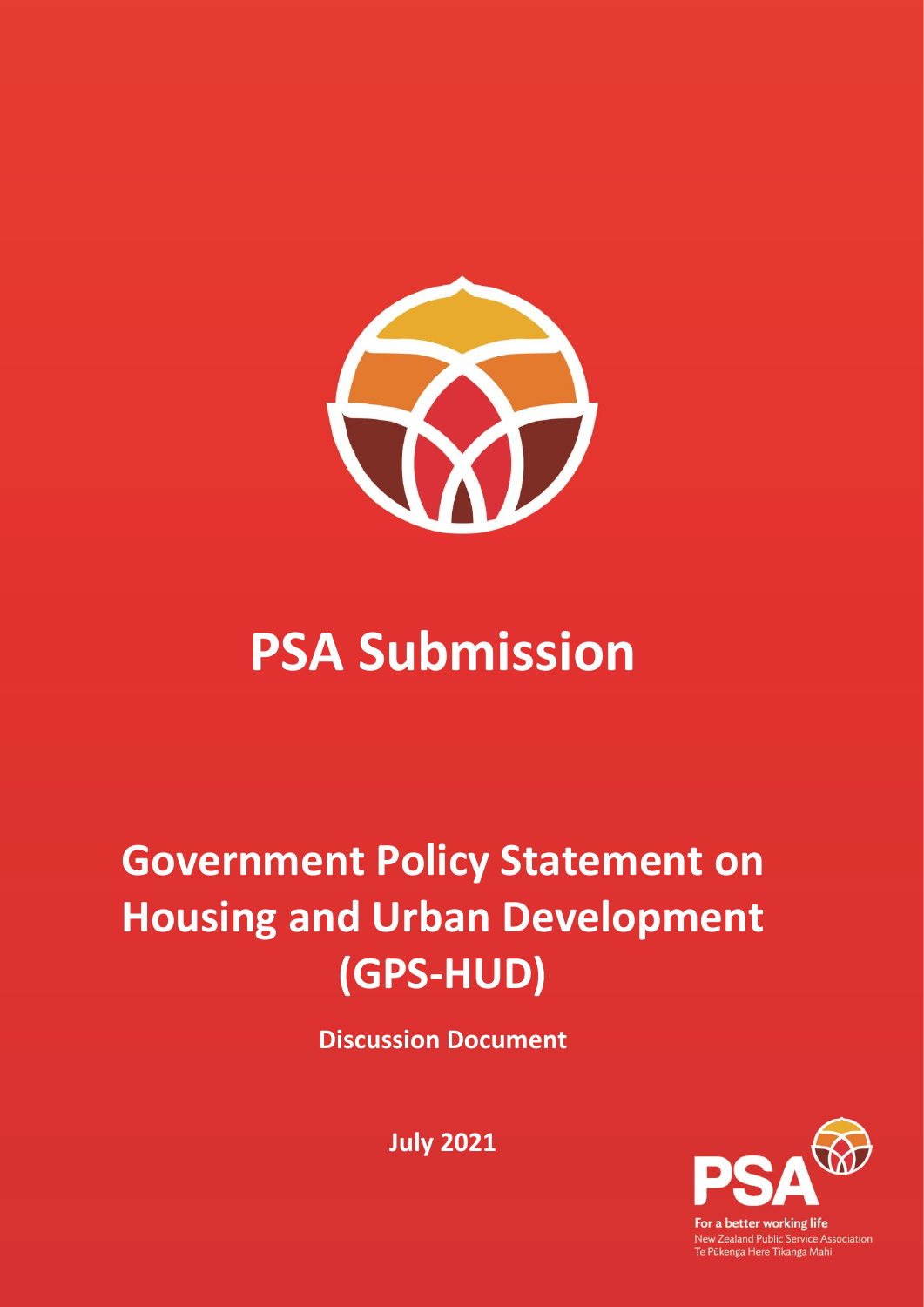

# **About the PSA**

The New Zealand Public Service Association Te Pūkenga Here Tikanga Mahi (the PSA) is the largest trade union in New Zealand with over 80,000 members. We are a democratic organisation representing members in the public service, the wider state sector (the district health boards, crown research institutes and other crown entities), state owned enterprises, local government, tertiary education institutions and non-governmental organisations working in the health, social services and community sectors.

The PSA has been advocating for strong, innovative and effective public and community services since our establishment in 1913. People join the PSA to negotiate their terms of employment collectively, to have a voice within their workplace and to have an independent public voice on the quality of public and community services and how they're delivered.

The PSA is an affiliate of the New Zealand Council of Trade Unions Te Kauae Kaimahi (CTU).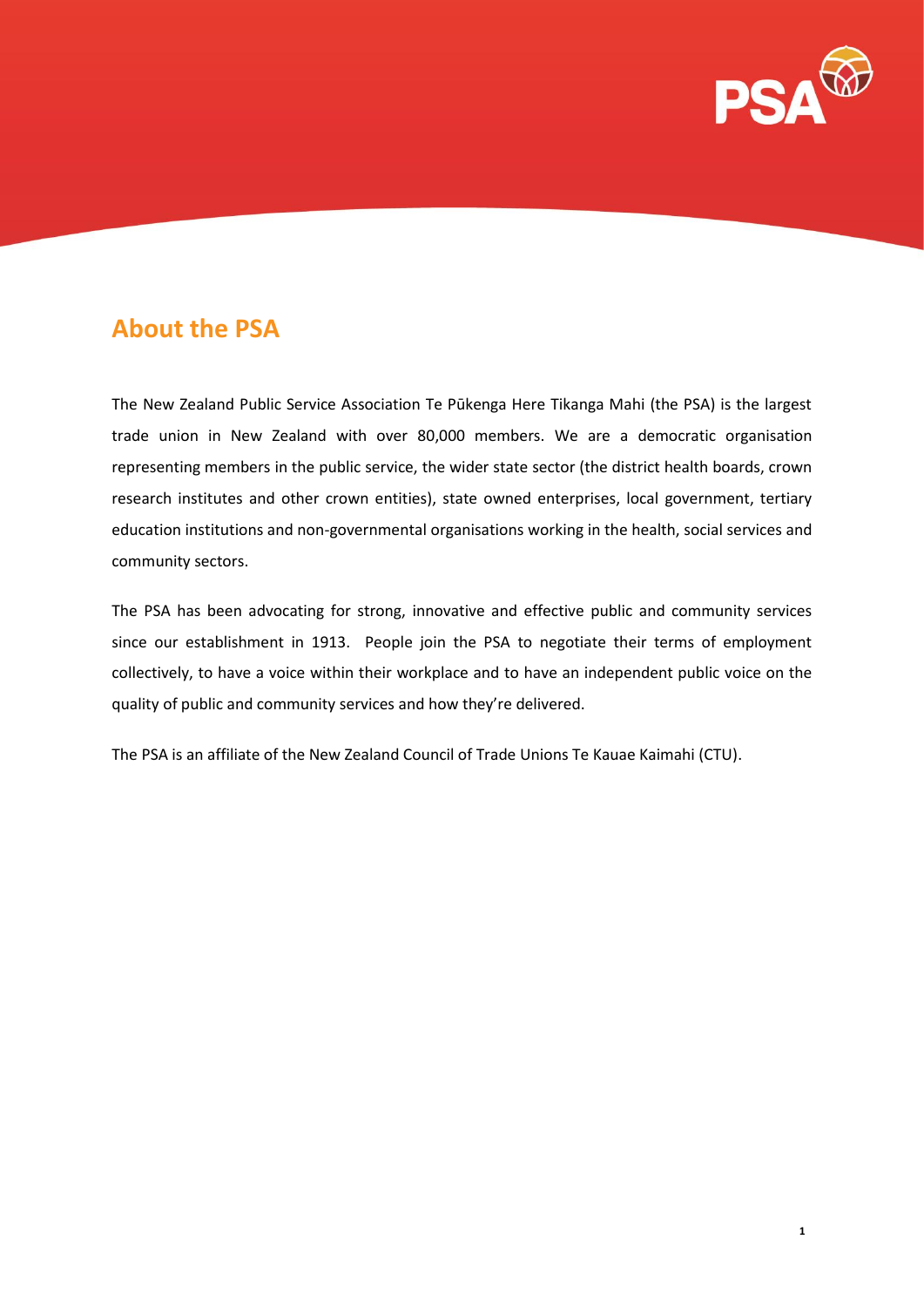#### **Our values**

#### Solidarity - Kotahitanga

We champion members' interests with a strong effective voice. We stand together, supporting and empowering members, individually and collectively.

#### Social justice - Pāpori Ture Tika

We take a stand for decent treatment and justice. We embrace diversity and challenge inequality.

#### Integrity and respect - Te Pono me te Whakaute

Our actions are characterised by professionalism, integrity and respect.

#### Solution focused - Otinga Arotahi

We are a progressive and constructive union, constantly seeking solutions that improve members' working lives.

#### Democratic - Tā te Nuinga e Whakatau ai

We encourage participation from members. We aim to be transparent, accessible and inclusive in the way we work.

## **Summary**

The PSA supports the purpose of Te Tūāpapa Kura Kāinga – Ministry of Housing and Urban Development's (HUD) consultation on the Government Policy Statement on Housing and Urban Development (GPS-HUD) but believes that some adjustments are needed to ensure a reformed housing and urban development policy agenda is comprehensive, fit-for-purpose and relevant moving forward. These include:

- The vision must state that homes are accessible and meet everyone's long-term needs
- The aspirational outcomes must include the empowerment and participation of people
- The six focus areas must include a commitment to a programme to provide more state built social housing for rent and purchase, and to make the social housing stock more accessible and sustainable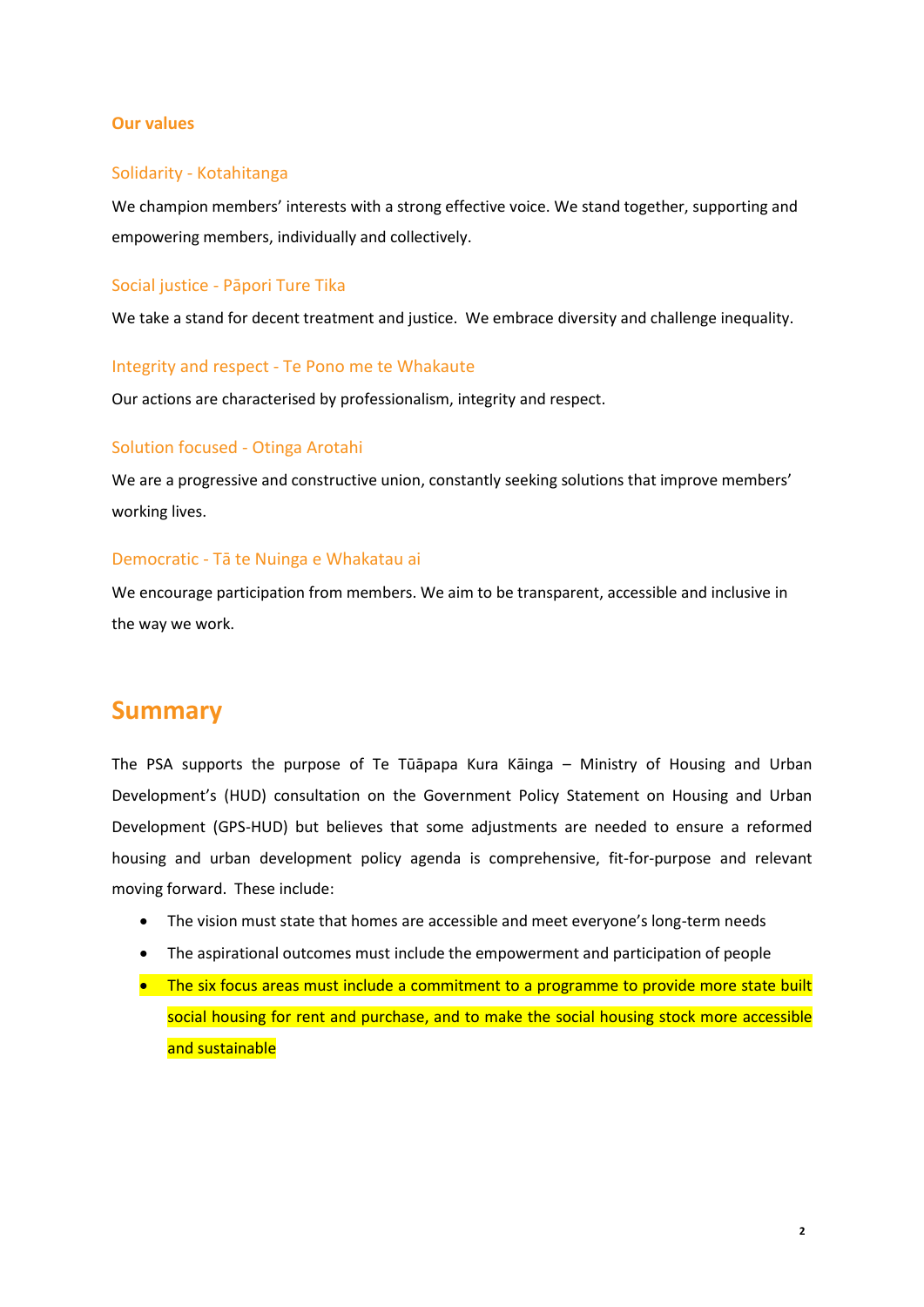## **The PSA's position**

We welcome that Te Tūāpapa Kura Kāinga – Ministry of Housing and Urban Development (HUD) is leading the development of the Government Policy Statement on Housing and Urban Development (GPS-HUD), which will communicate the long-term vision for our housing and urban development system, and how Government will work with others to make it happen.

The PSA has a long-standing interest in shifting the way we, as a country, house our people. It is one of the most pressing issues for Aotearoa New Zealand and for our members. Housing is a human right that ensures people live in safe, secure, healthy, energy-efficient, accessible and affordable homes in which to raise their children and to grow old. It enables us to learn, to work, to be healthy and happy.

The human cost of our current housing crisis is already too high which is why we need immediate change. Our poor-quality rental stock is contributing to long term mental, emotional and physical impairments. The rising cost of housing and renting has far outstripped the pay increases our members have received (or might not receive due to government's wage restraint for the public service) making it impossible for many to manage their budgets. Communities suffer and long-term inequality with its manifold detrimental impacts on the society and economy is further substantiated.

It is important that key workers, including those working to deliver essential public and community services, are able to afford to live near where they work. This ensures that those workers are well connected to their communities and also reduces commute times, carbon usage and pressure on overstretched transport infrastructure. This is currently not the case in our major urban centres. A 2017 survey of PSA members working in public and community services in Auckland (n=2512) found that these key workers were more likely to rent than the general population and if they own the home they live in, less likely to be mortgage free than the general population. Close to half had unaffordable housing (spent more than a third of their income on housing) and close to 1 in 5 spent two thirds of their income on housing. 6 in 10 said that the housing crisis had impacted negatively on their quality of life.

Significant investment and commitment are needed by the state to build more and better social housing for rent and purchase. We also need to build processes that give people greater input into decision-making about how they live. Policy and planning should include consideration of accessibility of affordable housing for key workers.

 **3**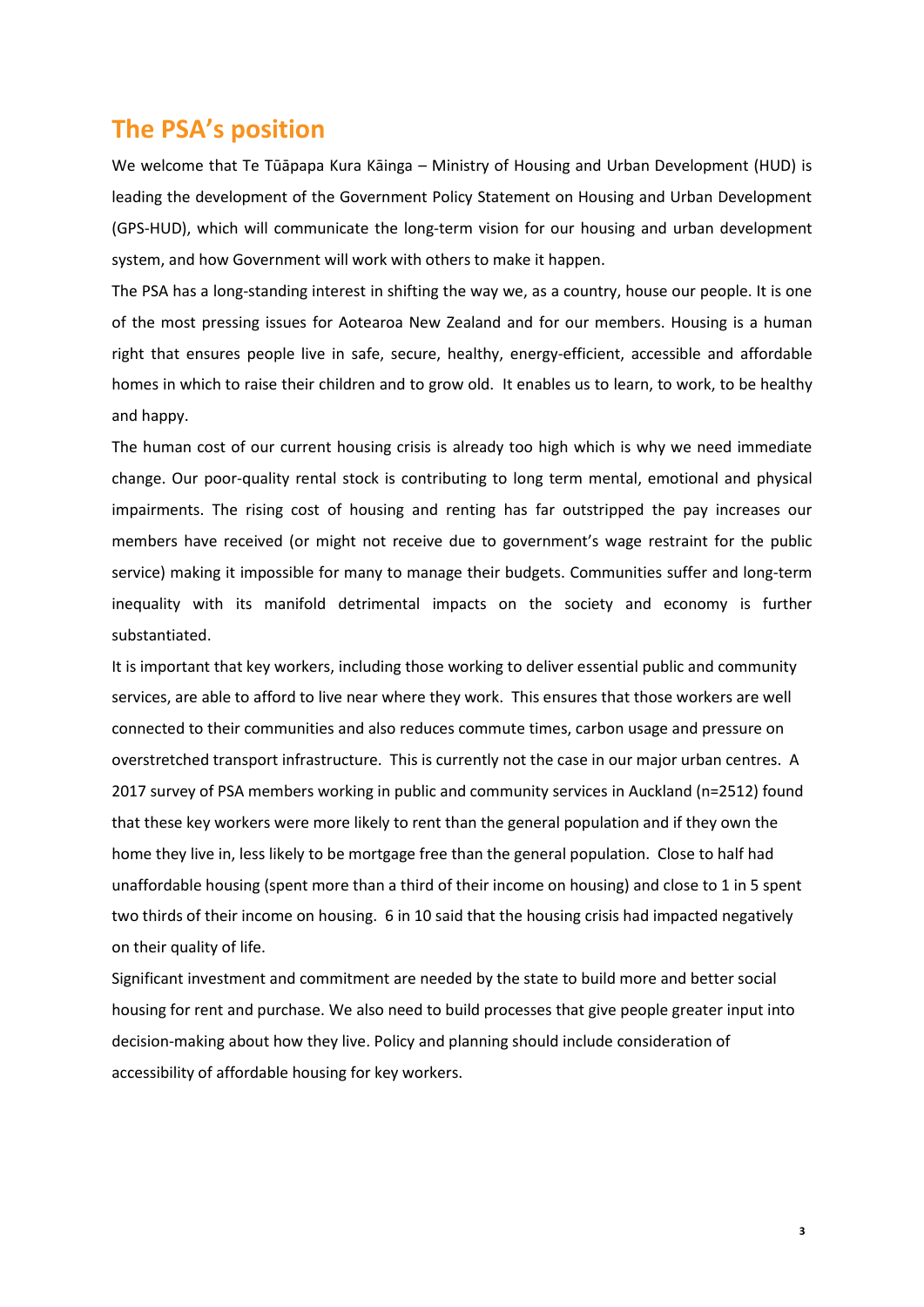## **Principles and recommendations**

We welcome the intention to work together across agencies and entities and partner with stakeholders to make safe, secure, healthy and affordable housing a reality for all living in Aotearoa New Zealand. It is time to pool our collective wisdom and our sense of fairness and compassion to design the best housing solutions for current and future generations. This is the only way we can achieve the proposed vision "that everyone in Aotearoa New Zealand lives in a healthy, safe, secure, and affordable home that meets their needs, within a thriving, inclusive and sustainable community."

### Recommendation 1: The vision must state that homes are energy-efficient, accessible and meet everyone's long-term needs

We support the outlined position but believe that it needs to be amended to state "that everyone in Aotearoa New Zealand lives in a healthy, safe, secure**, energy-efficient**, **accessible** and affordable home that meets their **long-term** needs, within a thriving, inclusive and sustainable community." The PSA recommends making explicit that homes must be energy-efficient and accessible and that homes meet long-term needs of people. Accessibility is crucial for differently-abled people (including the elderly or people with babies and young children). All newly built homes should reflect universal design principles. Secure homes -by definition- meet the long-term needs of people to enable them to fully integrate into a community, its schools, workplaces and neighbourhoods.

## Recommendation 2: The aspirational outcomes must include the empowerment and participation of people

To achieve genuine and enduring partnerships and meaningful place-based approaches the empowerment of people and their participation is crucial. Participation and cooperation are ways of working. Decision-making should be participative and inclusive. It is difficult to see how outcomes can be equitable without this. Participation should also be a focus area as well as an outcome in its own right. Empowering people to participate and take ownership in ensuring a basic human right like housing (for themselves and others) makes a significant contribution to a stable democracy.

Workers in the public and community services are expert in a range of interrelated topics including housing, health, inclusive community development, social assistance, transport, just industry transitions, energy efficiency and so on. As public servants they must be an integral part of the decision-making process regarding policy and service design.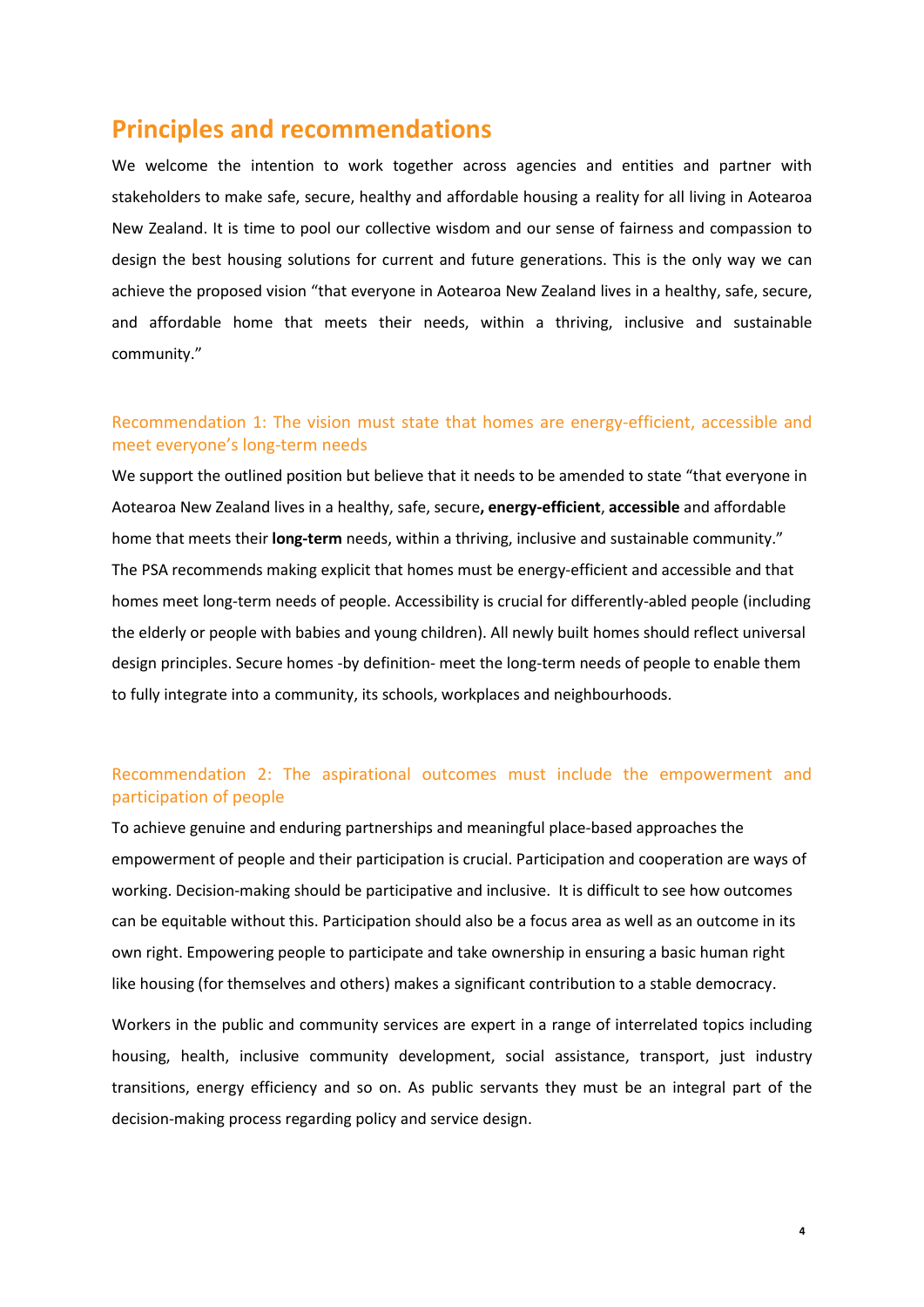NGOs representing the interests of renters must also be included to ensure participation of those affected by rent increases, substandard houses and unaffordability of buying their own home. Renters' rights must be strengthened in legislation and ongoing participation helps to improve access and conditions of rental properties.

### Recommendation 3: The six focus areas must include a commitment to build more social housing and to make social housing stock more accessible and sustainable

The heart of the current housing crisis is a critical shortage of affordable housing. Insufficient investment in social housing by successive governments has dovetailed with the preference of private developers to build at the expensive end of the market where profits can be maximised. The impact of this on low- to middle-income New Zealanders has been disastrous.

The PSA wants to see the integrity, dignity and value of the social housing sector restored. We believe the provision of social housing equals the provision of a public good which supports the respect for, protection and fulfilment to the basic human right to adequate housing.

The most recent [IPSOS New Zealand Issues Monitor from June 2021](https://www.ipsos.com/en-nz/14th-ipsos-nz-issues-monitor-june-2021) housing is the top concern for people in New Zealand. 53% of respondents mentioned it as an important issue facing New Zealand, double the next most important issue. Key concerns are housing affordability, high or increasing house prices as well as high rental costs. Surveys of our members confirm that they share these concerns also. The lack of appropriate wage and salary increases over the years and the announced pay restraint for the coming years will have significant impacts on many of our members - not only on their current and future housing situation but also their health, wellbeing and for instance future investment in education. Sicker, poorer, unhappier workers will impact on their work in public and community services and their communities at large.

While we are aware of the Public Housing Plan 2021-2014, which intends to provide an additional 8,000 public and transitional housing places, the discussion document neglects the importance of social housing. The purpose and intended outcomes of creating more and better social housing for rent and purchase should be made explicit within the overall strategic direction (rather than just referencing the Public Housing Plan).

A commitment to a programme to provide more state built social housing for rent and purchase, and to make the social housing stock more accessible and sustainable should be included in the Government Policy Statement on Housing and Urban Development.The government should increase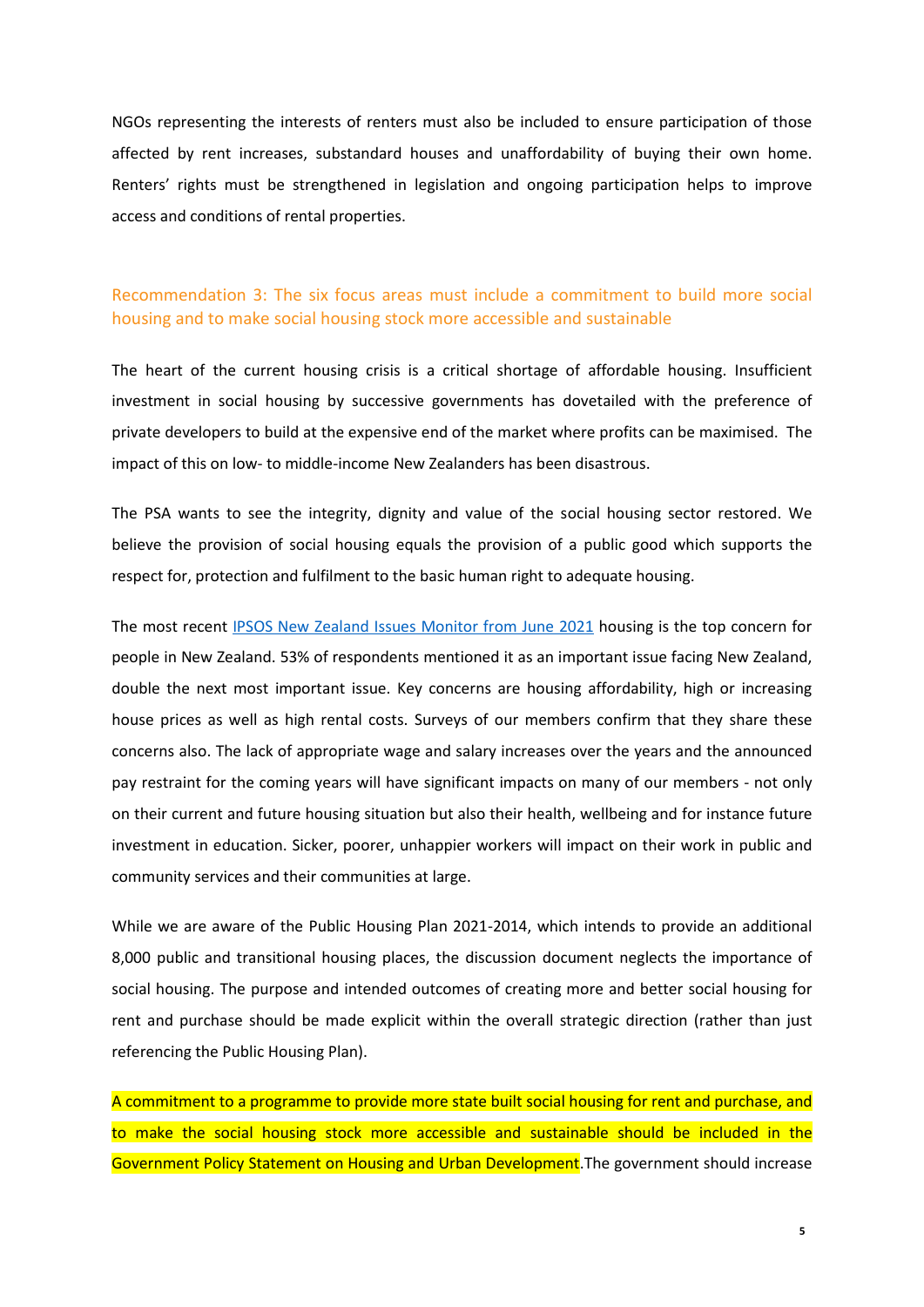investment into social housing. The bulk of this investment should go to the building of quality state housing for both rent and purchase. However, the state should also work collaboratively with local government, Iwi, other Māori organisations and the community not-for-profit sector to support both building and tenant care programmes.

There are many arguments in favour of the state building social housing. Apart from the state's duty to respect, protect and fulfil its human rights obligations to adequate shelter through houses that can be purchased or rented, there are a combination of factors that are unique to the state. For instance, the state's size, its ability to raise low-interest loans, its understanding of housing needs across the country and its ability to plan on a national scale, mean that it would provide the most efficient and effective way of delivering a comprehensive social housing building programme.

PSA members are ideally positioned to contribute to a transformation of social housing in New Zealand. Our members in HUD, the Ministry of Social Development, in local government, in the public and community services have an excellent understanding of the needs of tenants (including the most vulnerable) and communities, people's needs who apply for financial assistance, knowledge of the current housing stock and how to design and make liveable communities.

Thank you for considering our submission.

For further information, please contact:

Andrea Fromm Senior Advisor Policy and Strategy New Zealand Public Service Association PO Box 3817 Wellington 6140

Phone: 027-5816170